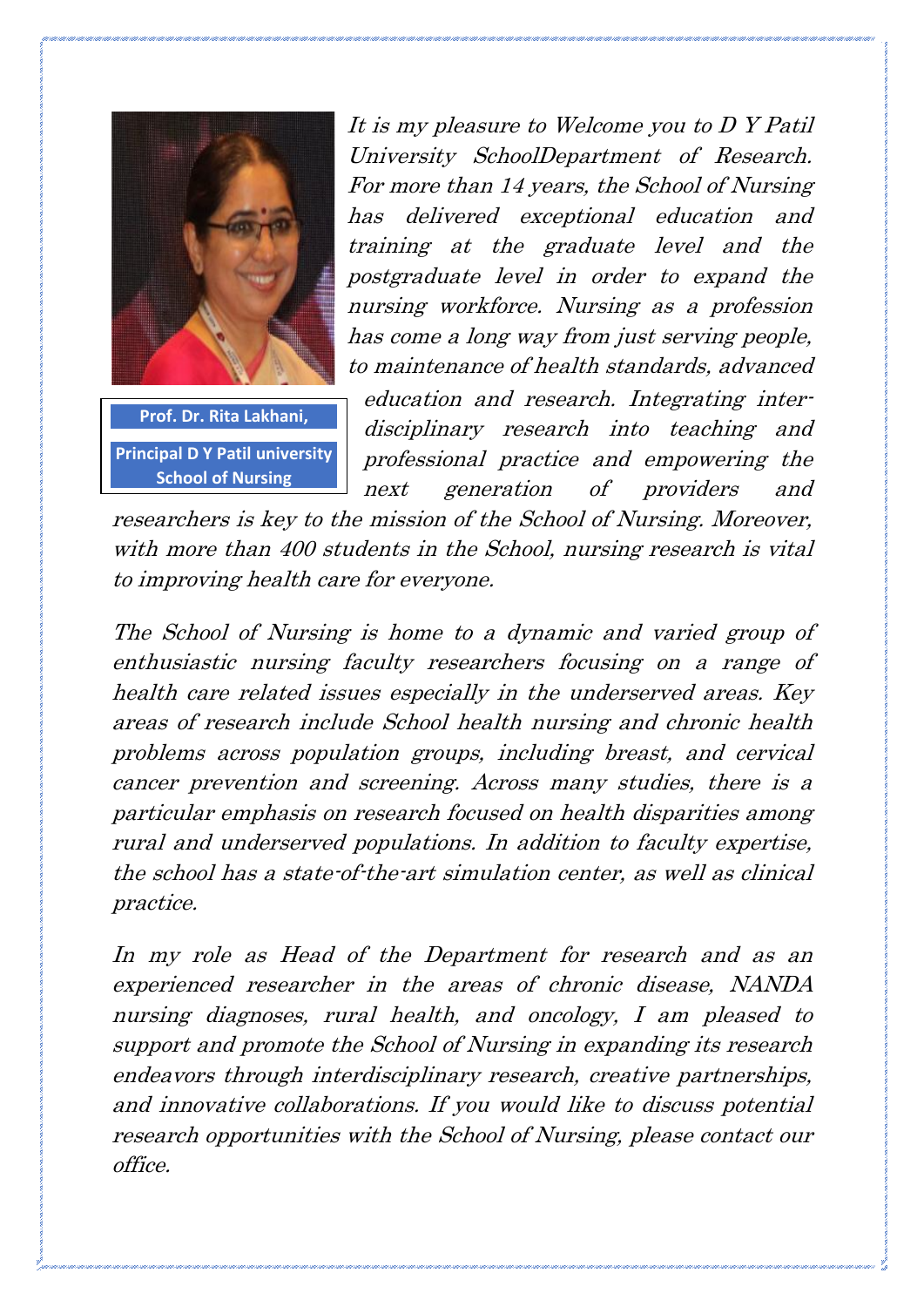Best,

Rita Lakhani, RNRM, PhD (N), MSN (CVTS) Principal, HOD for Research

Facebook Twitter Instagram

D Y Patil School of Nursing, aims to provide quality education based on our strong commitment to nursing practice, education, research, innovation, and collaboration.. Technological advancements, amazing discoveries and great inventions have endowed the profession of Nursing to provide a rewarding career along with service and care. Faculty and students are encouraged to undertake research studies to remain at the cutting edge in nursing discipline, technology and innovation. The faculty are presently involved with research in collaboration with TNAI and NANDA-I

The students are taught and carefully guided to have exceptional leadership qualities, excellent communication abilities and in-depth, comprehensive knowledge in the nursing field. The well experienced and qualified teaching faculty strives to inculcate core values of accountability, commitment, integrity, mutual respect and trust. Our students are expected to uphold the ethical values and principles of morality, follow established standards for nursing practice with commitment and competence.

We have academic scholars with a wide range of research interests, expertise, and knowledge that advances nursing practice, education, and health delivery systems in key areas across the life span, such as child, community health nursing mental health, medical surgical nursing, obstetric and gynaecology living well with chronic conditions, and living well with issues that may accommodate aging.